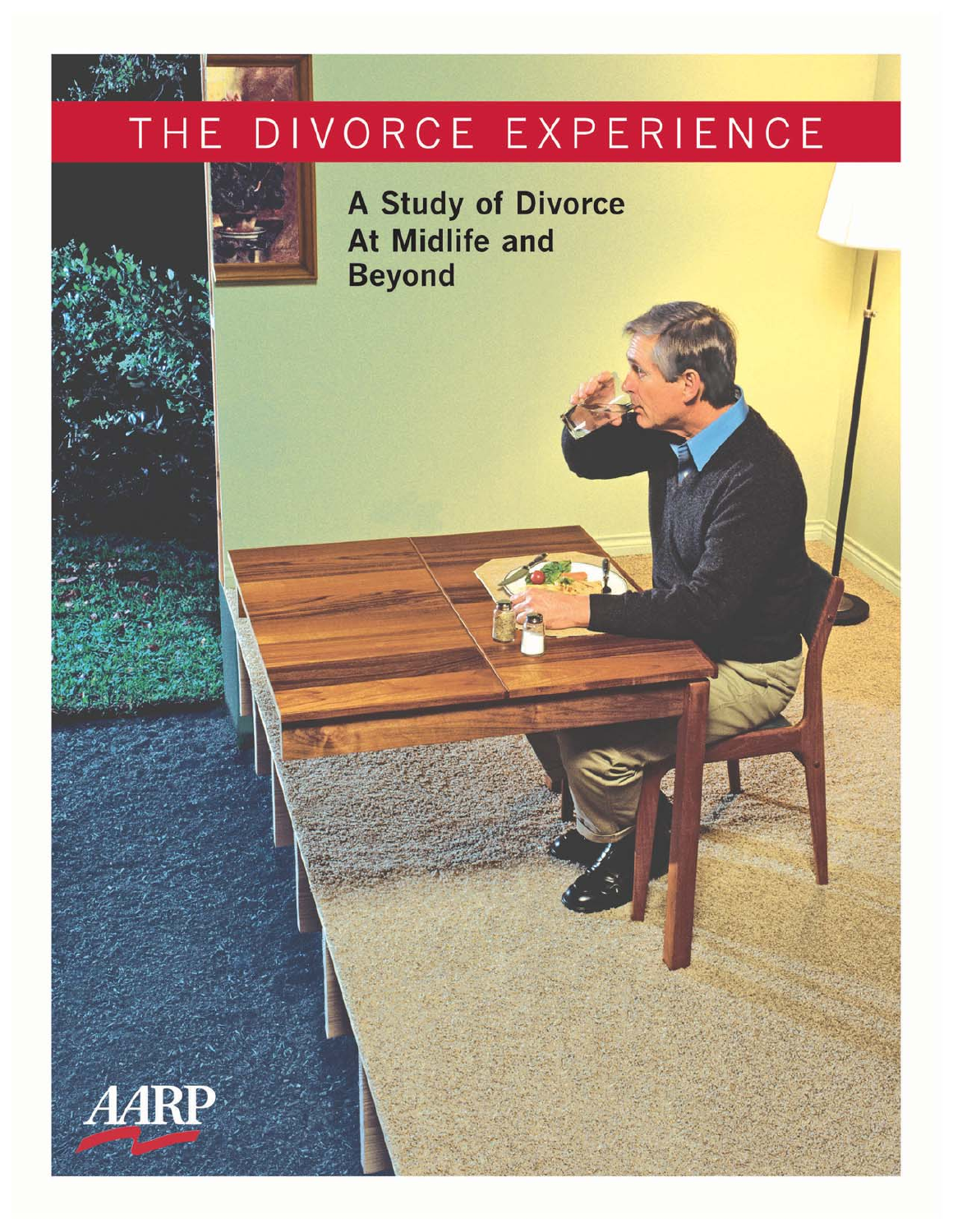

# *The Divorce Experience*

# *A Study of Divorce at Midlife and Beyond*

*Executive Summary* 

*Conducted For AARP The Magazine* 

Report by Xenia P. Montenegro, PhD National Member Research, Knowledge Management

> Survey conducted by Knowledge Networks, Inc.

> > ©Copyright 2004 AARP Reprinting with permission only 601 E St. NW Washington, D.C. 20049 www.aarp.org May 2004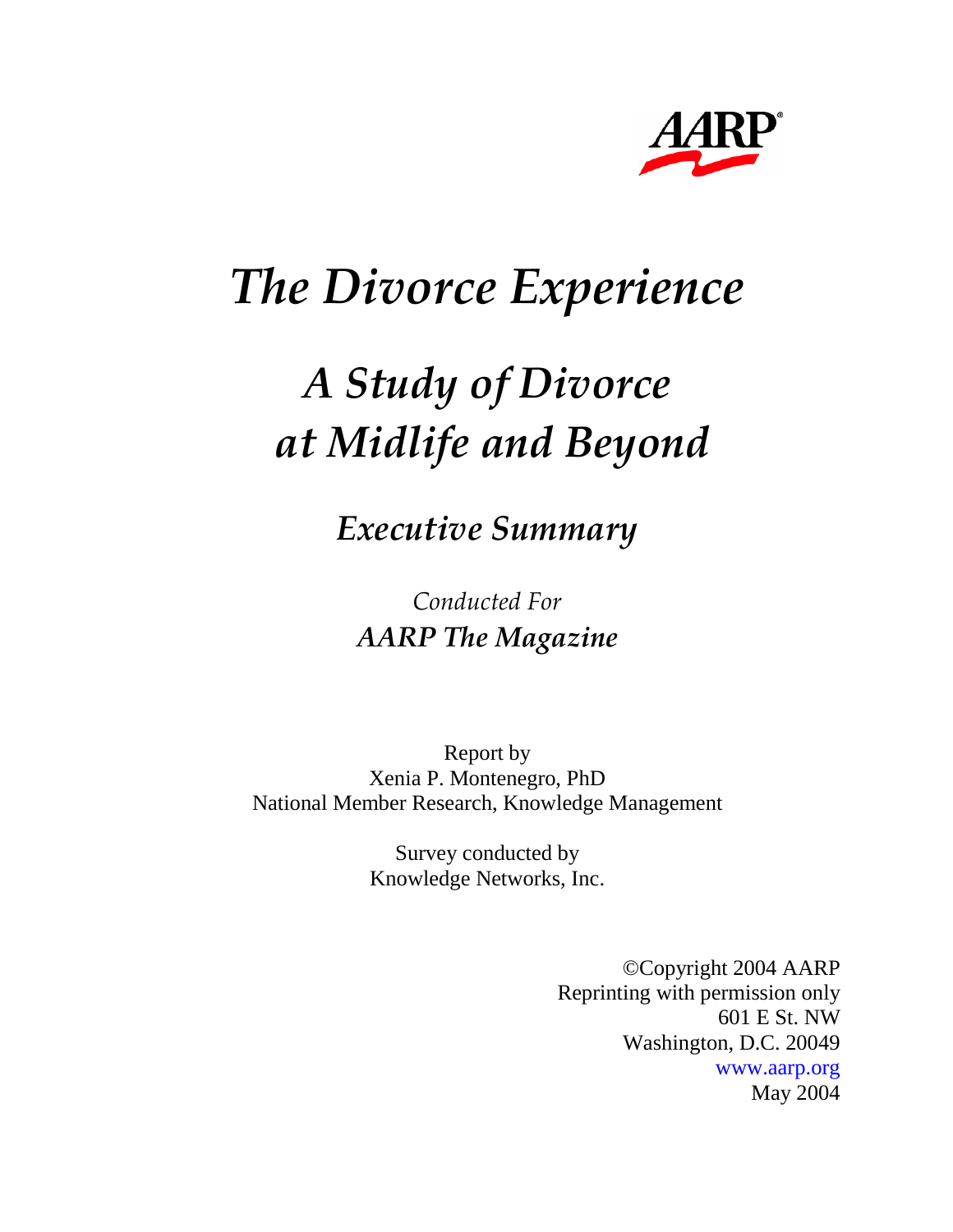AARP is a nonprofit, nonpartisan membership organization dedicated to making life better for people 50 and over. We provide information and resources; engage in legislative, regulatory and legal advocacy; assist members in serving their communities; and offer a wide range of unique benefits, special products, and services for our members. These include *AARP The Magazine,* published bimonthly; *AARP Bulletin,* our monthly newspaper; *Segunda Juventud,* our quarterly newspaper in Spanish; *NRTA Live and Learn,* our quarterly newsletter for 50+ educators; and our Web site, www.aarp.org. We have staffed offices in all 50 states, the District of Columbia, Puerto Rico, and the U.S. Virgin Islands.

#### **Acknowledgements**

We would like to thank staff at Knowledge Networks, especially Shannon Schwartz, for their work in conducting this survey.

Many AARP staff contributed to this project. From *AARP The Magazine*, the sponsor of the survey, we want to thank Hugh Delehanty, Steven Slon, Ron Geraci, Karen Reyes, and Ed Dwyer for their sponsorship and creative insights. Muriel Cooper of AARP Media Relations also provided creative input.

Knowledge Management staff from various departments also contributed to the project. The core team members from National Member Research are:

 Xenia Montenegro, PhD, Project Manager Sonya Gross, Research Analyst Deirdre Campbell-Alston Adel Dukes Stewart Linda Fisher, Director, PhD, National Member Research

For additional information, contact Xenia P. Montenegro, PhD at 202-434-3538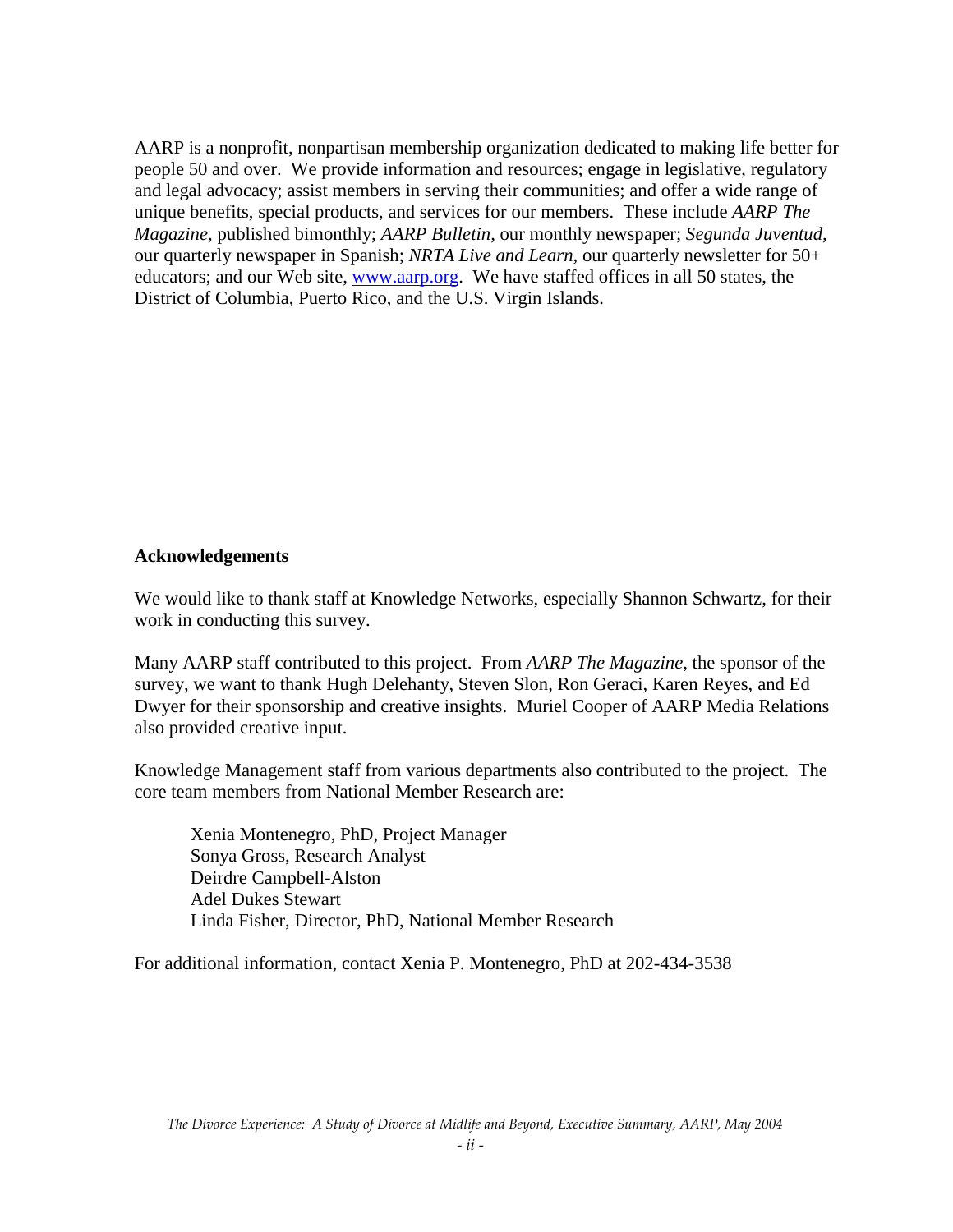# **EXECUTIVE SUMMARY**

 Many midlife events cause turmoil. Children leave the nest, a major illness comes, a parent passes on. For some, divorce ends a long marriage.

 These and other events become common at a stage in life when people worry about getting older, reflect on their mortality, and ponder about what has been and could have been. Experiencing one midlife event after another may lead to stress and feelings of devastation.

 This groundbreaking study, *The Divorce Experience: A Study of Divorce at Midlife and Beyond*, is the first of its kind to document what has become a common experience among midlifers and older people. The study examines the circumstances surrounding divorce at midlife and its impact on men and women. We also wanted to look at how people cope with life and their well-being after divorce, as well as their sexuality.

 The results are based on interviews with 1,147 respondents -- 581 men and 566 women ages 40 to 79 who were divorced at least once during their 40s, 50s, or 60s. Some are still divorced, some have remarried, and a few are widowed. Respondents represent divorcees and remarried divorcees in the United States population who divorced when they were between the ages of 40 and 69.

### **The Impact of Divorce**

Compared to other losses that may occur at midlife or older, people age 40 and older generally feel that divorce is more emotionally devastating than losing a job, about equal to experiencing a major illness, and somewhat less devastating than a spouse's death. When two or more life-churning events occur near the same time, one can only imagine the emotional devastation someone has to face.

Contrary to our expectations, we found that even at an older age, people think long and hard not only about how divorce may impact their future, but how it may impact the welfare of their children. Staying married because of the children is by far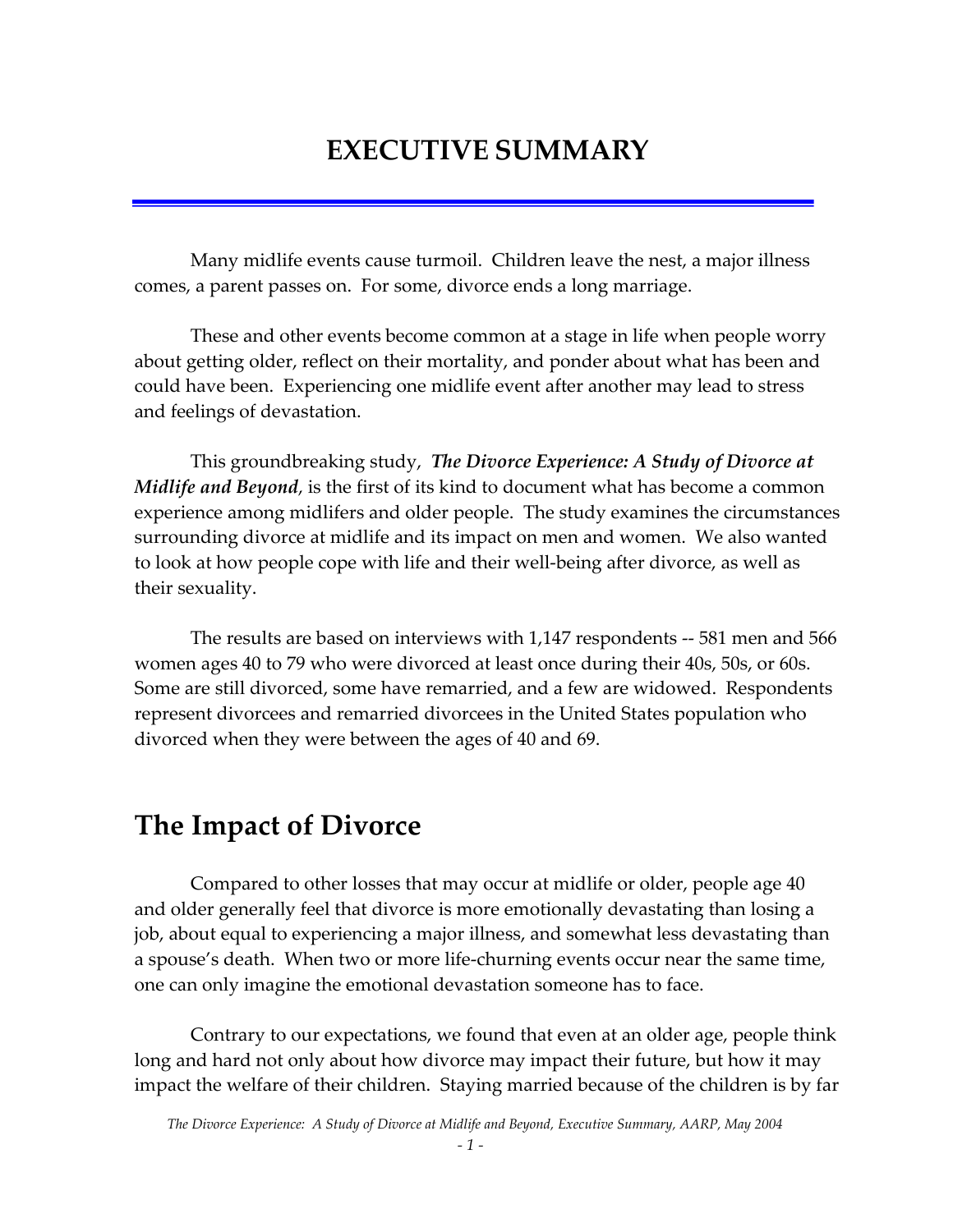the predominant reason some people take so long to decide about getting a divorce, despite serious problems such as abusive spouses. Verbal, physical, or emotional abuse leads the list of causes for marital dissolution, followed by differences in values and lifestyles, cheating, and alcohol or drug abuse.

 In addition, regardless of whether their divorce was more emotionally devastating in their 20s and 30s or in later life, those who experienced divorces both at a younger and older age gave concern for their children as the major reason one was more emotionally devastating than the other. Women gave this reason more frequently than men although children are the top concern for both groups. Men, being the non-custodial parent most of the time, are especially concerned about their post-divorce relationship with their children.

 At the time of their divorce, 76 percent of people ages 40 to 79 who divorced later in life had children, the majority of whom were under 18 years old. Although more than a third of those with children (37%) report that their children were supportive, and an additional 17 percent say that their children were "OK" with it, 28 percent recall that their children were somewhat upset, and 18 percent say their children were very upset, about their divorce.

 Along with emotional turmoil, people report other difficulties. Foremost among these is dealing with uncertainty or not knowing what's ahead, cited by 40 percent. Many suffer from loneliness or depression (29%), as well as feelings of desertion or betrayal (25%), a sense of failure (23%), feeling unloved (22%), and feelings of inadequacy (20%).

 People also face many fears. Greatest among them is the fear of being alone, named by almost half (45%). Divorcees also fear failing again (31%), being financially destitute (28%), never finding someone to marry or live with (24%), staying angry/bitter for a long time (20%), staying depressed for a long time (16%), and not seeing their children as much (14%). Women are especially vulnerable financially and are more likely than men to be troubled about becoming financially destitute. Even with this greater vulnerability, women tend to have no choice, as they are more likely to fault their spouse, especially with abuse. Thus women usually initiate divorce, many times surprising their spouses.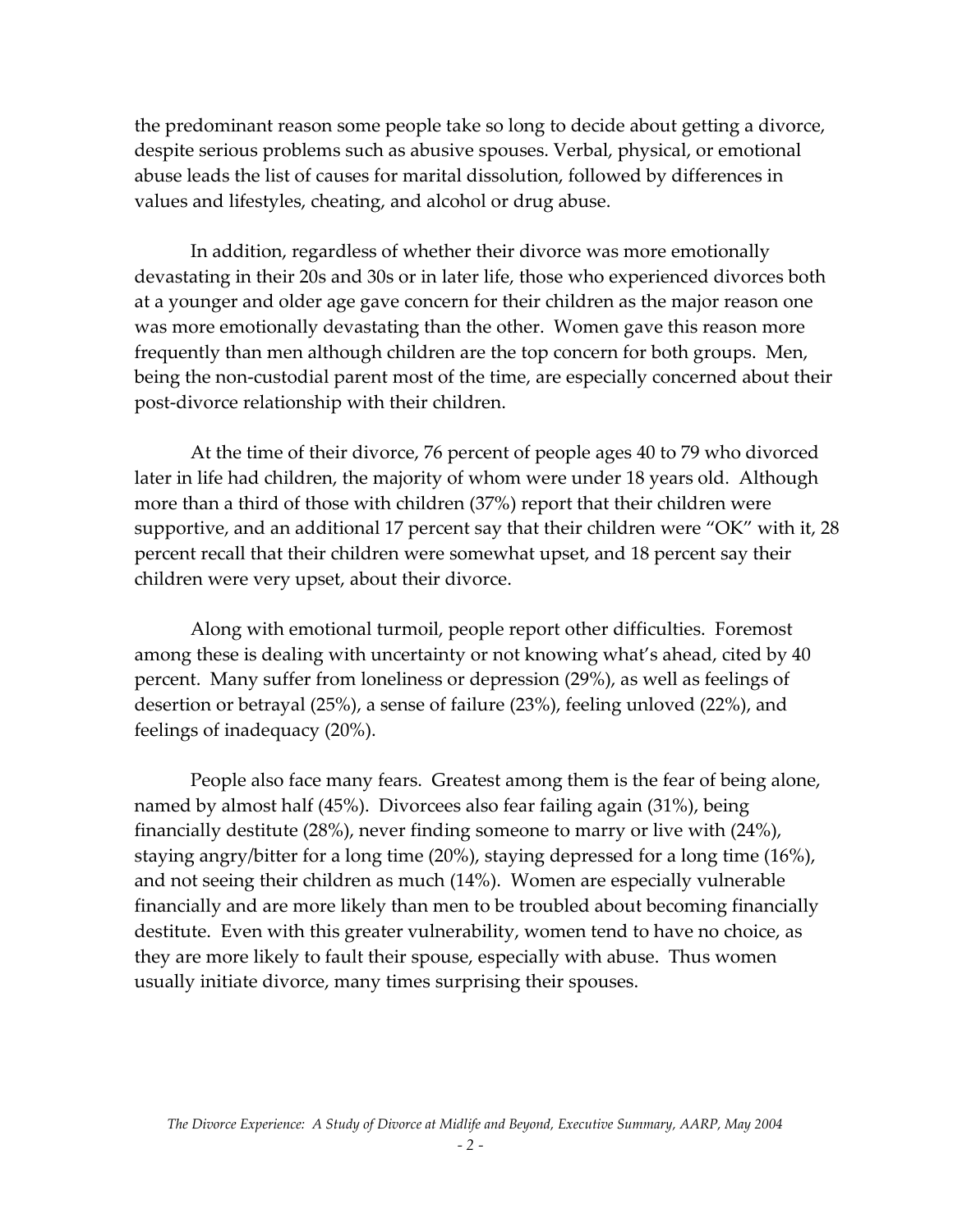### **Coping with Life after Divorce**

Despite the worry, torment, and fear they go through making the decision and going through the divorce process, divorcees cope fairly well with life after divorce. The majority feel they are on the top rungs of the ladder of life. Their outlook is on a par with that of the general population age 45 or older, and better than that of singles ages 40 to 69. Those who remarried give themselves a better current outlook on life than those who did not remarry, or those who are either separated or widowed. Three in four (76%) claim they made the right decision to dissolve their marriage. Indeed, their buzzwords are freedom, self-identity, and fulfillment.

 However, stress remains, although we cannot determine how much of this stems from the divorce. About half (49%) say they suffer from more than the usual stress or greater. More women than men (63% versus 44%) suffer highly from stress. Depression plagues some (28%), with no difference between those who remained divorced and those who remarried. The rates of high stress and depression are similar to the rates among singles ages 40 to 69, reported in another AARP study in 2003. Again, women report depression more than men (35% women versus 21% men).

### **Sexuality**

After their divorce, people dated primarily to prove either to themselves or to their spouses that they were getting on with their lives. About a third (32%) remarried. Perhaps because of their long shared history, a few (6%) remarried the same person, or had sex with their spouse occasionally or often for several years after their divorce (4%).

 The majority (56%) report sexual touching or hugging in varying degrees of frequency (daily to once or twice a month), while 38 percent of the total claim not doing any of these at all. Many women, especially those who have not remarried (69%), do not touch or hug at all sexually. An even larger majority of women who have not remarried do not engage in sexual intercourse (77% saying not at all), in comparison with about half of men (49%) who have not remarried.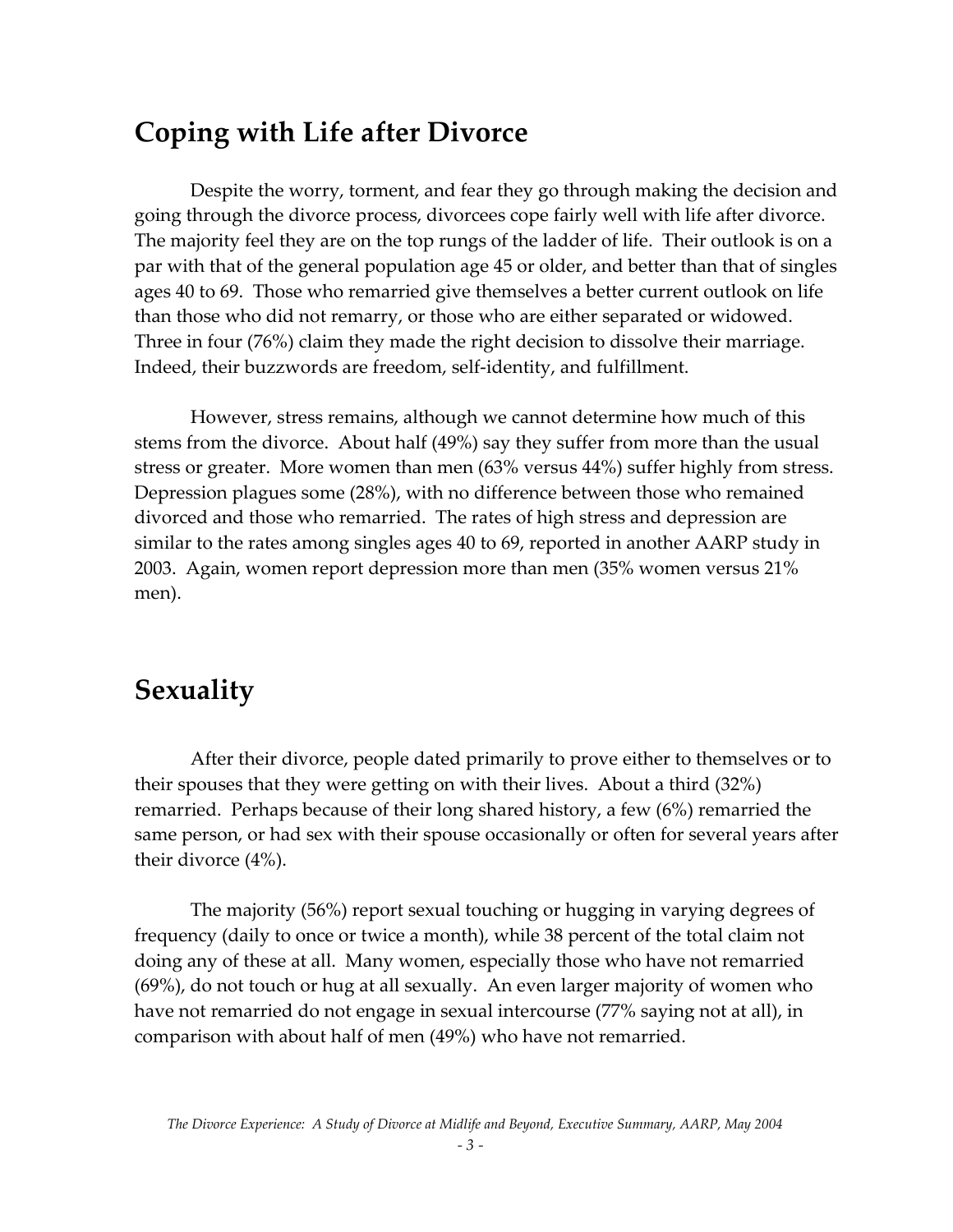# **Age Differences**

Sixty- and seventy-year-olds appreciate life after divorce most, saying that they like doing things for themselves and having their own identity. However, what they hate most is not having someone to do things with.

 Forty-year-olds' major concern is their finances, but they are more likely than older divorcees to have dated after their divorce or even before their divorce became final. They wanted to prove that they could get on with their lives.

 Fifty-year-olds seem to have the most difficulty with divorce, evident in their greater likelihood to say that their divorce was more difficult than a major illness. This could be because, unlike forty-year-olds, they worry that they are not young enough to have a good chance at remarriage; and unlike sixty- or seventy-year-olds, they are more concerned about their future at a life stage when a midlife crisis commonly occurs. Fifty-year-olds like best not having to deal with another person.

# **Racial/Ethnic Differences**

African Americans find divorce less emotionally devastating than suffering a major illness or even job loss. African Americans are less fearful than whites of financial hardship, of failing again, and of not finding someone after their divorce.

 While whites are more likely to think that finding their own self-identity and not dealing with another person are pluses, African Americans are more apt to appreciate having the house the way they want it after their divorce.

# **Religious Differences**

Baptists (grouped separately from other Protestants because of their large number), Catholics, and Protestants other than Baptists differ in many respects from those with no religious affiliation. Baptists and those with no religious affiliation often are on the ends of the spectrum: Baptists found the most comfort in their religious faith or prayer while in the throes of divorce, while those with no religious